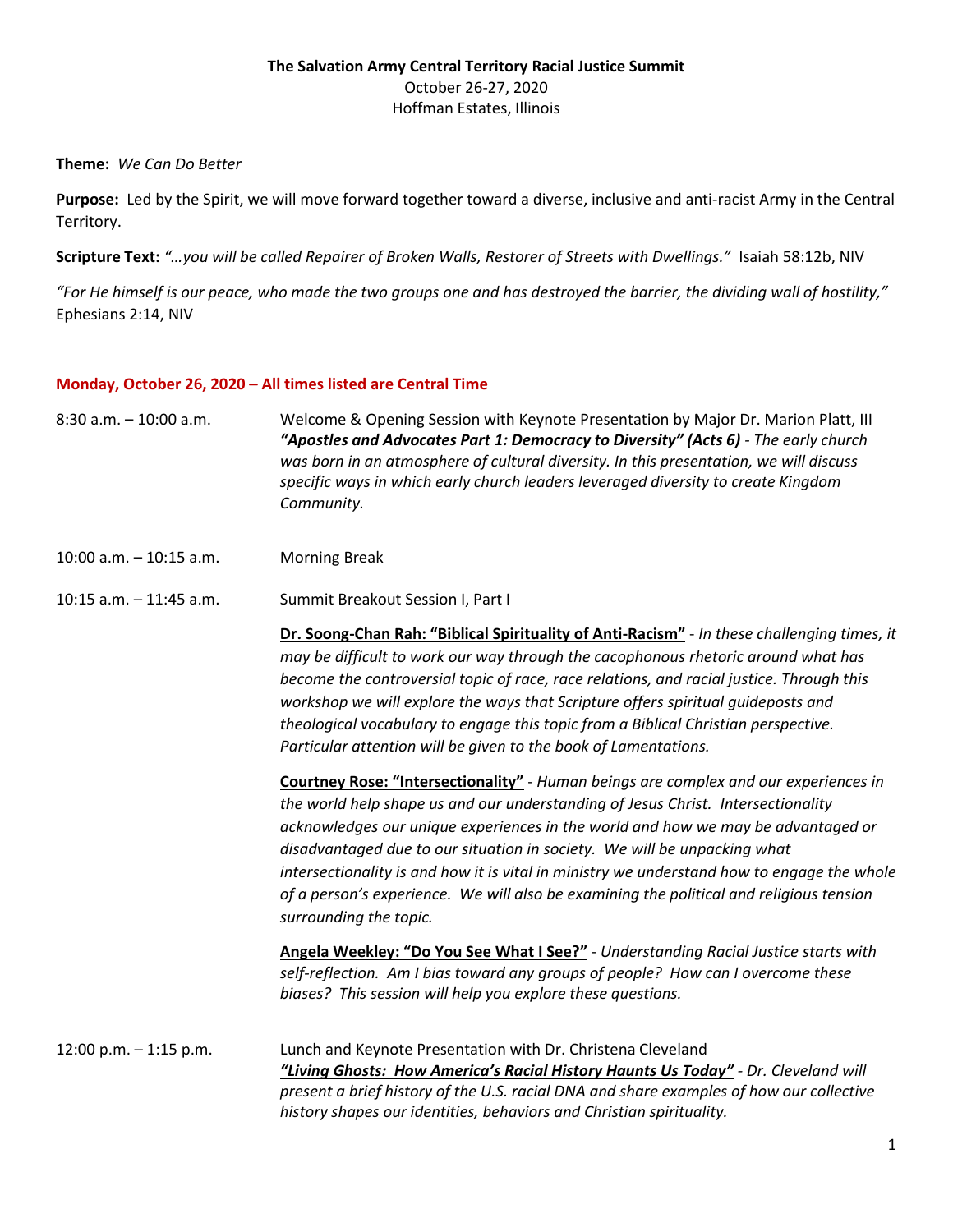| 1:45 p.m. - 3:15 p.m.                                         | Summit Breakout Session II, Part I                                                                                                                                                                                                                                                                                                                                 |
|---------------------------------------------------------------|--------------------------------------------------------------------------------------------------------------------------------------------------------------------------------------------------------------------------------------------------------------------------------------------------------------------------------------------------------------------|
|                                                               | Dr. Christena Cleveland "Discovering My Place at the Justice Table" - How does my<br>race, gender, religion, class, leadership position, etc. determine my justice work? This<br>breakout session will offer tools to examine our social location and help participants<br>identify which justice practices they are being invited into.                           |
|                                                               | Colonel Richard Munn: "Gospel Informed Activism & Advocacy" - Both the scriptures<br>and church history record people who protest injustice based on the principles of God's<br>truth and justice. Often against great and dangerous forces these individuals initiate<br>significant cultural change for good. This includes champions in our own Salvation Army. |
|                                                               | What is principled protest? What great injustices disturb you today? What might God<br>be calling you to counter? This breakout session will explore these questions, and more.                                                                                                                                                                                    |
|                                                               | Major Dr. Marion Platt, III - "Critical Race & Critical Grace: Basics & Blindspots of<br>Critical Theory" - In this breakout session, we will explore and discuss the nebulous<br>concept of Critical Race Theory. Attendees will be equipped to determine its hazards and<br>potential helpfulness.                                                               |
| $3:15$ p.m. $-3:30$ p.m.                                      | Afternoon Break                                                                                                                                                                                                                                                                                                                                                    |
| $3:30$ p.m. $-4:45$ p.m.                                      | Corporate Prayer & Liturgy - Col. Janet Munn, ISJC                                                                                                                                                                                                                                                                                                                 |
| 4:45 p.m. $-6:00$ p.m.                                        | <b>Break</b>                                                                                                                                                                                                                                                                                                                                                       |
| 6:00 p.m. $-7:15$ p.m.                                        | Keynote Presentation by Major Dr. Marion Platt, III<br>"Apostles and Advocates Part 2: Geniality to Gentiles" (Acts 21) - As the early church<br>grew attractive to "strangers and foreigners," barriers to their participation were<br>carefully eradicated. In this presentation, we will discuss the history of inclusion and its<br>modern applications.       |
| Tuesday, October 27, 2020 - All times listed are Central Time |                                                                                                                                                                                                                                                                                                                                                                    |

- 8:30 a.m. 10:00 a.m. Racial Justice Summit Chapel Service Dr. Soong Chan Rah *"Necessity of Lament"*
- 10:00 a.m. 10:15 a.m. Morning Break
- 10:15 a.m. 11:45 a.m. Summit Breakout Session III, Part II

**Dr. Christena Cleveland:** *"Soulful Justice: Nurturing a Spirituality for Justice"* – *How do we stay in the fight for the long haul? How do we integrate our commitment to justice with all other aspects of our lives -- worship, relationships, finances, occupation, geographical location, etc.? This workshop will explore both individual and communal practices that help to form and sustain us for justice work.*